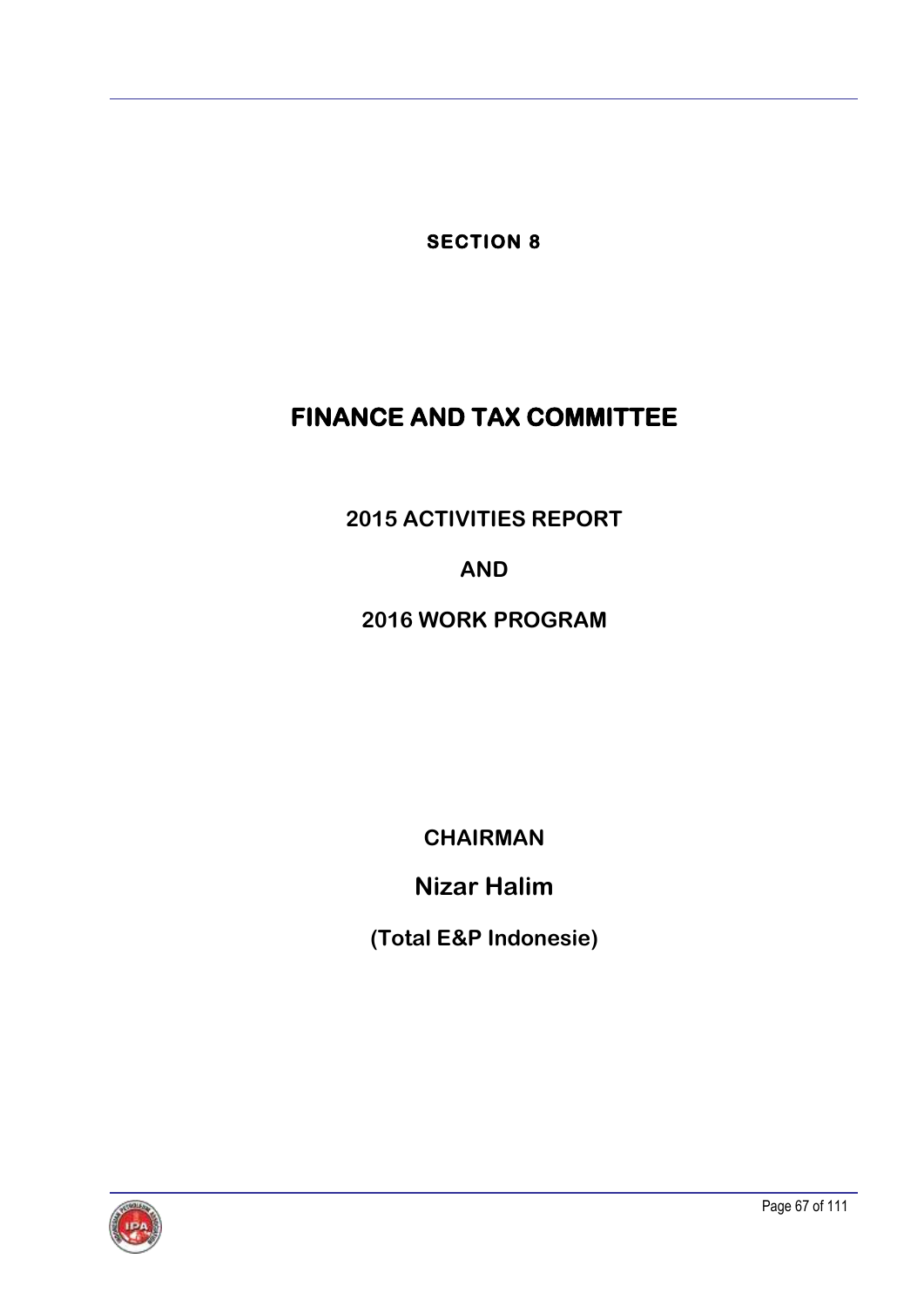### **FINANCE AND TAX COMMITTEE**

### **Report of 2015 Activities and 2016 Work Program**

| Chairman                   |    | <b>Nizar Halim (Total)</b> |
|----------------------------|----|----------------------------|
| <b>Vice Chairman</b>       |    | Hendra Halim (BP)          |
| <b>Coordinator Tax</b>     |    | Zahra Mulachella (Premier) |
| <b>Coordinator Audit</b>   | ÷. | Edwinsjah Iskandar (CNOOC) |
| <b>Coordinator Finance</b> | ÷  | Hendri (Chevron)           |

#### **2015 Activities Report**

#### **Tax**

- 1) The Committee had been working closely with the government and attained 2 (two) Minister of Finance Regulations being issued:
	- a. The Minister of Finance Regulation No.267/2014, issued on 31 December 2014, granting an exemption on subsurface area of Land & Building Tax.
	- b. The Minister of Finance Regulation No.142/2015, issued on 24 July 2015, expanding Value Added Tax ("**VAT**") facility on import, not only for exploration stage but as well as exploitation/production PSC.
- 2) In addition to that, the committee has been advocating existing major tax issues to National Exploration Committee, Directorate General of Tax, Fiscal Coordination Body, Executive Office of The President Republic Indonesia, Minister of Finance, Minister of Energy and Mining, and other relevant government institutions, including communicating thru the Media, for :
	- a. Land and Building Tax dispute for fiscal year 2012 and 2013 which currently at the Tax Court,
	- b. Tax on Parent Company Overhead (PCO),
	- c. Tax on Facility sharing,
	- d. Tax audit on cost recovery, and
	- e. VAT reimbursement procedure of PMK 218

#### **Finance**

- 3) Lead and coordinate the advocacy to GOI Stakeholders (SKK Migas, ESDM, BI) in resolving the issue. With strong IPA BOD's support and the spirit of partnership during the engagement with GOI Stakeholders, a win-win resolution is progressing very well. A clear support was given by the Ministry of ESDM and SKK Migas to obtain an exemption from PBI 17 Regulation. Bank of Indonesia is now agree to classify the transaction into 3 different categories, i.e. transaction must use Rupiah (effective 1 October 2015), transaction which need to be further discussed on whether to use Rupiah or foreign currency (effective 1 January 2016) and the transaction that must use foreign currency (to refer to the relevant authorities).
- 4) Actively support the LNG & Gas Committee in addressing the Letter of Credit (L/C) issues to obtain a full exemption of the requirement to use L/C on oil and gas product export as required by Minister of Trade Decree no. 4/2015. The supports given to the Committee were focus on having

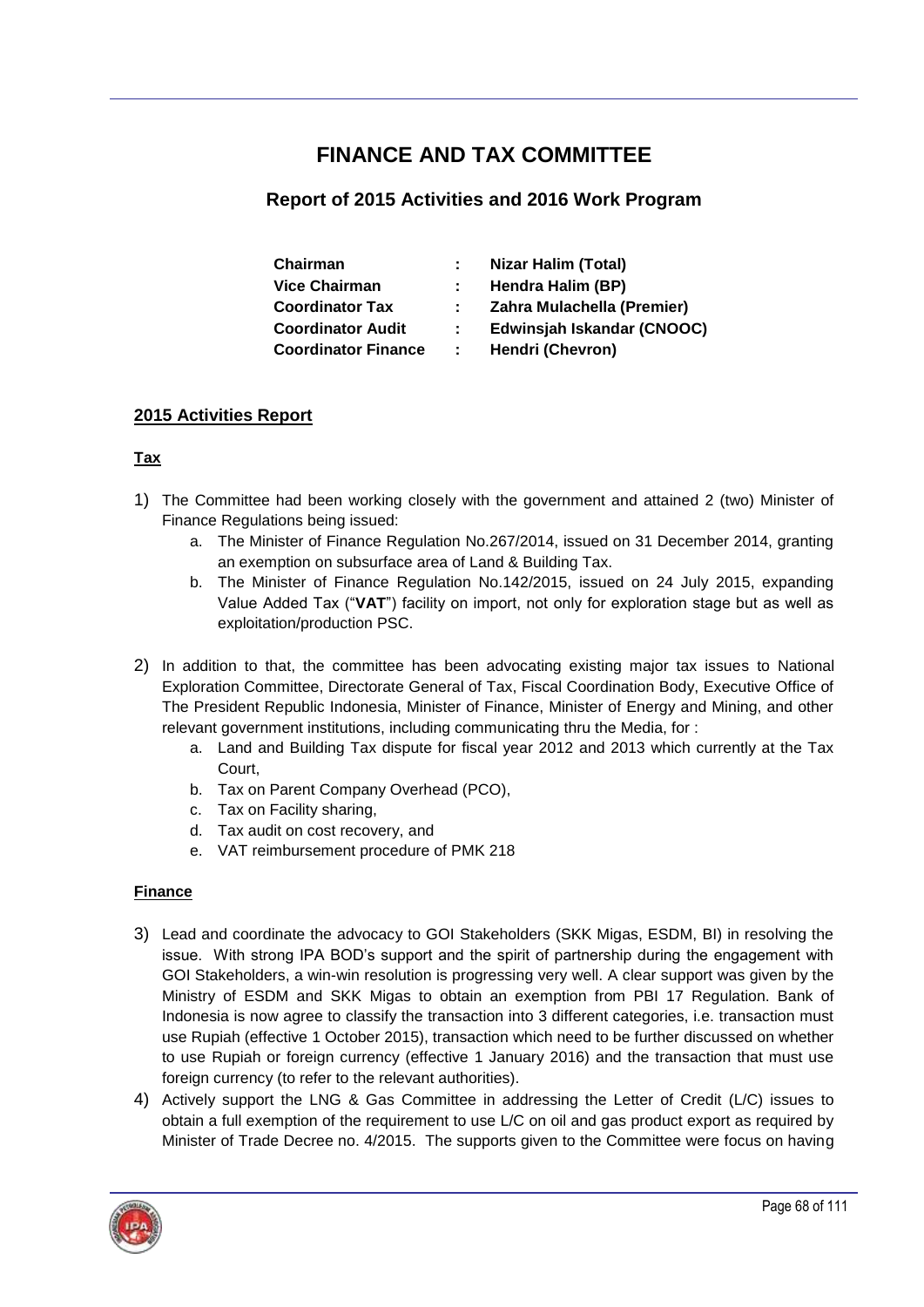clear process of L/C, potential negative business impact and investment climate, advocate the issues to GOI stakeholders as well as mitigate the issues. Minister of Trade Decree no. 67/2015 has finally issued which exempted export of oil and gas product from using L/C.

#### **Audit:**

- 5) Rakorwas Tax Audit joint agreement within stakeholders: We actively participate in the preparation (i.e. provide input) and also discussion on this Rakor (Coordination Meeting) lead by SKKMIGAS PBN Division.
- 6) Advocacy on "Right to Audit" PTK 007 rev2: In coordination with SKKMIGAS UPI (Internal Audi), the Audit group held several discussions in drafting the clause. This is a new clause which provides rights for SKK MIGAS to perform audit to vendors on issues relating to FCPA, UK AB Act and Tipikor.

#### **General:**

- 7) The Committee, together with RAC and other relevant committees, to provide industry's key aspiration from fiscal perspective to be included in the new draft of Oil and Gas Law. IPA provides a few inputs around: (a) Principle of Promoting Investment; (b) Certainty on Upstream Business License; (c) Clarity on Upstream vs. Downstream; (d) Privilege of Pertamina; (e) Fiscal Terms inc. reinstatement of assume and discharge principle; (f) Criminalization of Civil Matters; (g) Transitional Principles; (h) Unconventional Resources.
- 8) Provide input and participate actively in the fiscal study conducted by the Exploration Committee on how to promote and increase exploration activity in Indonesia by benchmarking with other countries.
- 9) Building a new network with the Executive Office of the President Republic of Indonesia and National Exploration Committee (KEN) and continue to maintain a good relationship with the key government stakeholders such as Ministry of Finance, Ministry Energy and Natural Resources, Directorate General of Taxes, SKK Migas, ESDM, Coordination Fiscal Body, etc.
- 10) Supporting IPA BoD to engage various key stakeholders and act as a sounding board for IPA members in relation to Finance and Tax related issues to get consistency and alignment within the industry.
- 11) Conducting regular meetings, discussion forums, and/or teleconferences with the Committee's members to share knowledge, to discuss issues and agree on the strategic action point to progress on the resolution.

#### **2016 Work Program**

#### **Tax:**

- 1) Pursuing Tax Facilities on:
	- a. Land and Building Tax exemption to be extended to exploitation PSC,